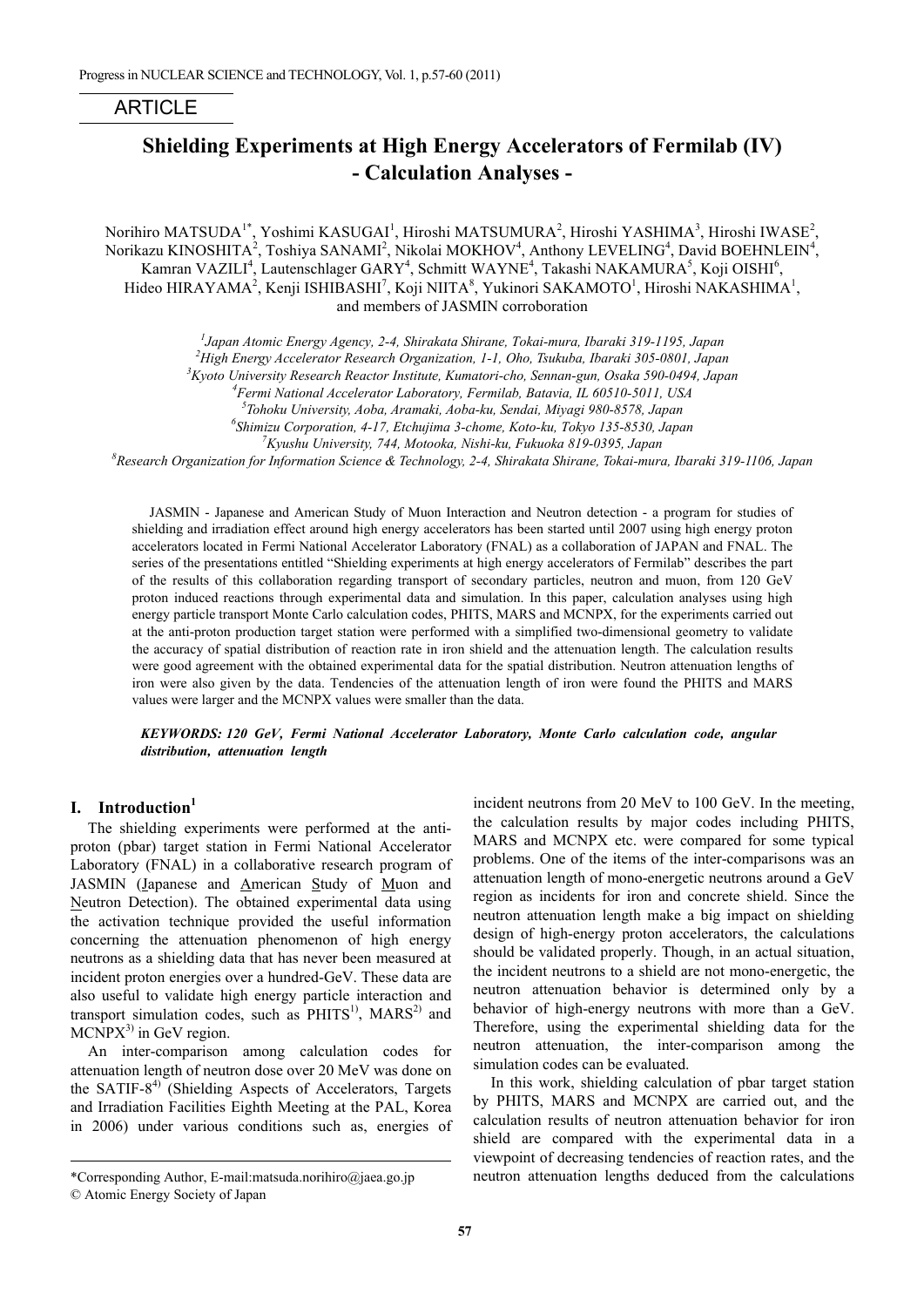are compared with the experiments. In the last section, as a final of the series papers on JASMIN, what we obtained in JASMIN and the future plans are summarized.

#### **II. Calculation Analyses**

In order to validate the calculations on neutron attenuation behavior, the calculations by PHITS, MARS and MCNPX codes were compared with the reaction rate data measured by using the activation detectors installed in the iron shield. (The measured reaction rate data in iron shield are presented as the FP Data, which is abbreviation of "Filler Plate Data", in the second paper of this series. "Filler Plate" is the name of an iron plate used to install the activation detectors.) The calculations were performed using a simplified twodimensional (R-Z) geometry. Detail of the calculation model is described in subsection 1. For the comparison between the calculation and the measurement, the calculated neutron spectra need to be converted to reaction rates since the experimental data are expressed as reaction rates. The conversion of calculated neutron spectra to reaction rates are shown in subsection 2. In subsection 3, the calculated reaction rates by PHITS, MARS and MCNPX are compared with the experimental data as a function of the distance from the target for validation of the neutron attenuation behavior among them. In subsection 4, neutron attenuation lengths deduced by the calculations are compared with the experiments.

#### **1. Simplified Geometry of the pbar Target Station**

The simplified two-dimensional geometry was shown in **Fig. 1**. The pbar target station was composed of a target, a collection lens to focus the anti-protons, a collimator, a pulsed magnet to extract the anti-proton, and thick iron and concrete shields, which were modeled in the geometry used in the calculation. The components placed at a distance of 2 meters or farther to a downstream direction from the pulsed magnet, such as a dump to absorb the remaining protons and secondary particles, were not considered in the geometry. The pbar target made from an inconel-600 was simplified to a plate with a thickness of 8 cm by the traverse length that proton beam took to cross the target. The target room was bordered laterally by the 182.9 cm (6 feet) thick iron and also covered the outside of the 121.9 cm (4 feet) thick concrete. The densities of iron and concrete shields were approximated to be 7.87 and 2.27  $\mu$  cm<sup>-3</sup>, respectively.

## **2. Calculated Quantity**

In order to check neutron attenuation tendency in the calculation, neutron spectra at various distances for lateral direction from the pbar target were calculated in these analyses. Since the experimental data are expressed as reaction rates, defined as energy integral of products between a neutron flux and a reaction cross section in **Fig.2**, the calculated neutron flux needs to be converted for the comparisons. Activation cross-section data<sup>5)</sup>, whose threshold energies is ranging from 3 to 40 MeV, were used to convert the neutron spectra to reaction rates.



#### **Target room**



Fig. 1 Two-dimensional (R-Z) simplified geometry. The components colored by orange, yellow, blue, magenta, white, green light blue and gray shows inconnel-600, copper, lithium, iron, void, aluminum, air and concrete, respectively.



**Fig. 2** Some of the neutron activation cross-sections used to convert the calculated neutron spectra to reaction rates.

#### **3. Comparison in the Iron Shield**

Typical examples of comparisons of the reaction rates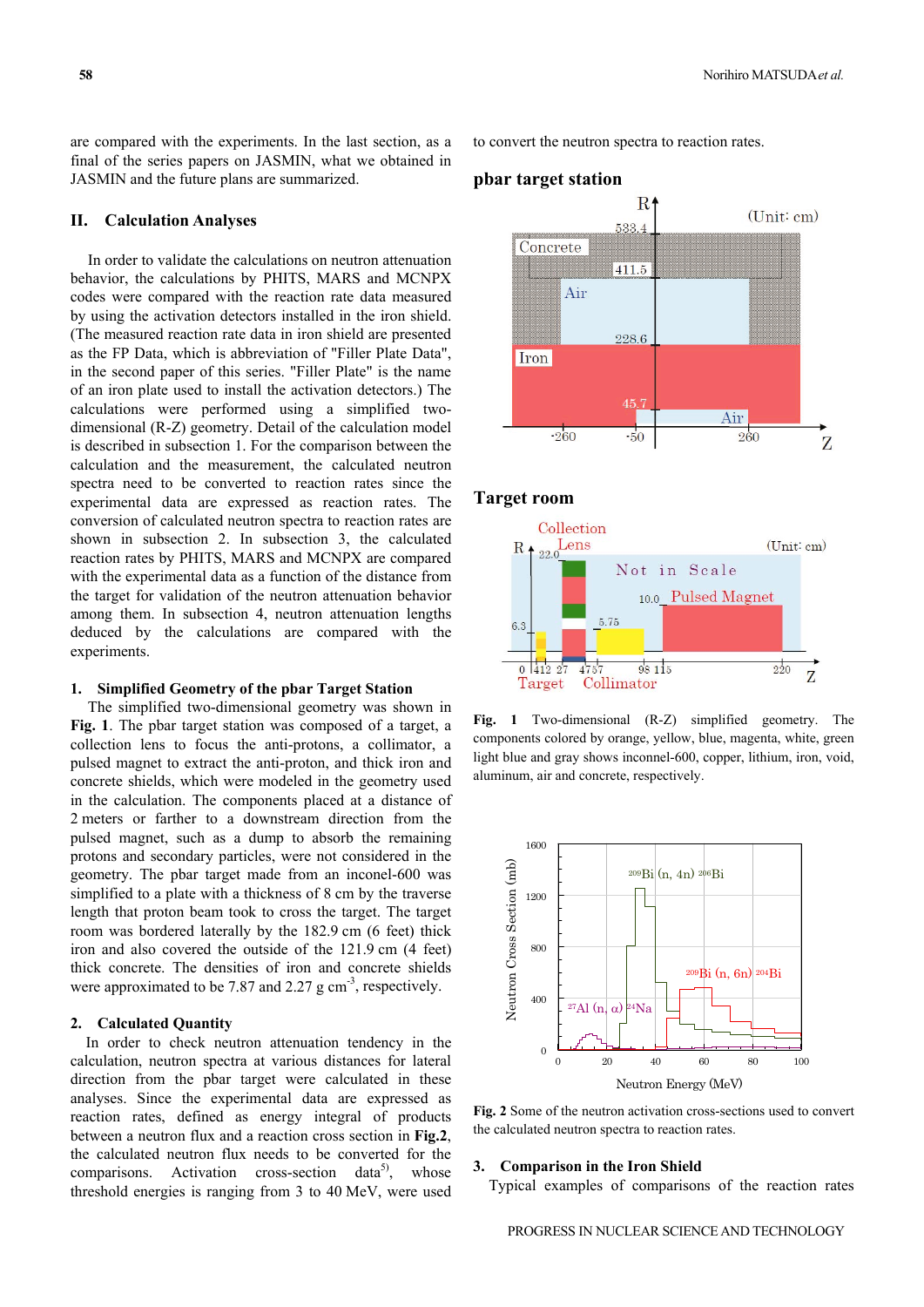between the calculated and the experimental data in the iron shield are shown in **Fig. 3**. Threshold energies of <sup>27</sup>Al (n,  $\alpha$ ) and  $^{209}$ Bi (n, 6n) reactions are 3.24 and 38.0 MeV, respectively. These results show good agreement between the PHITS, MARS and MCNPX results and the experimental data from a big point of view. Seeing closely, we can find that the slope of the attenuation curve of MCNPX is steeper than that of PHITS and MARS, and that of the experimental data are in-between, which will be shown numerically in terms of "attenuation length" in the next subsection. In addition, we can also see that the attenuation curves of the calculations are crossing in the former region of the iron shield. This means that the calculations on source term are quite different among the codes, which will be an issue to be solved in JASMIN program in future.



**Fig. 3** The comparison between the calculation results and the experimental data in the iron shield (FP data).

#### **4. Neutron Attenuation Length of Iron**

In order to deduce the attenuation length from the calculated reaction rate data, the products of reaction rates and squared distances  $r_n^2$  between the target and a measurement position are plotted as a function of  $r_n$  in Fig. 4. By fitting them by an exponent function of  $r_n$ , the attenuation lengths were obtained as shown in **Table 1**. For deduction of the attenuation length from the experimental reaction rate

data, a special care needed to be taken for the positions of the activation detectors, because those were not lie directly on the target; the filler plate, in which the activation samples were installed, was placed at a distance of 12.7 cm to the downstream of the target. The attenuation length was deduced by correcting the slight difference. In **Table 1**, an averaged value for all reactions whose reaction rates were measured in the experiment is shown as the comprehensive experimental value.



**Fig. 4** The comparison of reaction rate x square of the distance  $r_n^2$ both the calculation results and the experimental data.

**Table 1** The attenuation lengths for iron.

| Reactions                                       | Expt.      | PHITS | MARS  | <b>MCNPX</b> |
|-------------------------------------------------|------------|-------|-------|--------------|
| <sup>27</sup> Al(n, $\alpha$ ) <sup>24</sup> Na | $150 + -5$ | 162.3 | 158.0 | 140.8        |
| $^{93}Nb(n, 2n)^{92m}Nb$                        |            | 160.5 | 157.3 | 138.9        |
| $^{209}$ Bi(n, 4n) <sup>206</sup> Bi            |            | 166.8 | 161.6 | 142.0        |
| $^{209}$ Bi(n, 5n) <sup>205</sup> Bi            |            | 168.1 | 160.0 | 143.9        |
| $^{209}$ Bi(n, 6n) <sup>204</sup> Bi            |            | 171.1 | 159.4 | 146.2        |
| $^{209}$ Bi(n, 7n) <sup>203</sup> Bi            |            | 174.1 | 160.8 | 148.7        |

The attenuation lengths of PHITS and MARS are longer than those of MCNPX, and the experimental value are between the calculations as shown in the previous subsection

Comprehensive value of the attenuation length of the iron obtained by all experimental results was  $150 + (-5)$  g cm<sup>-2</sup> in